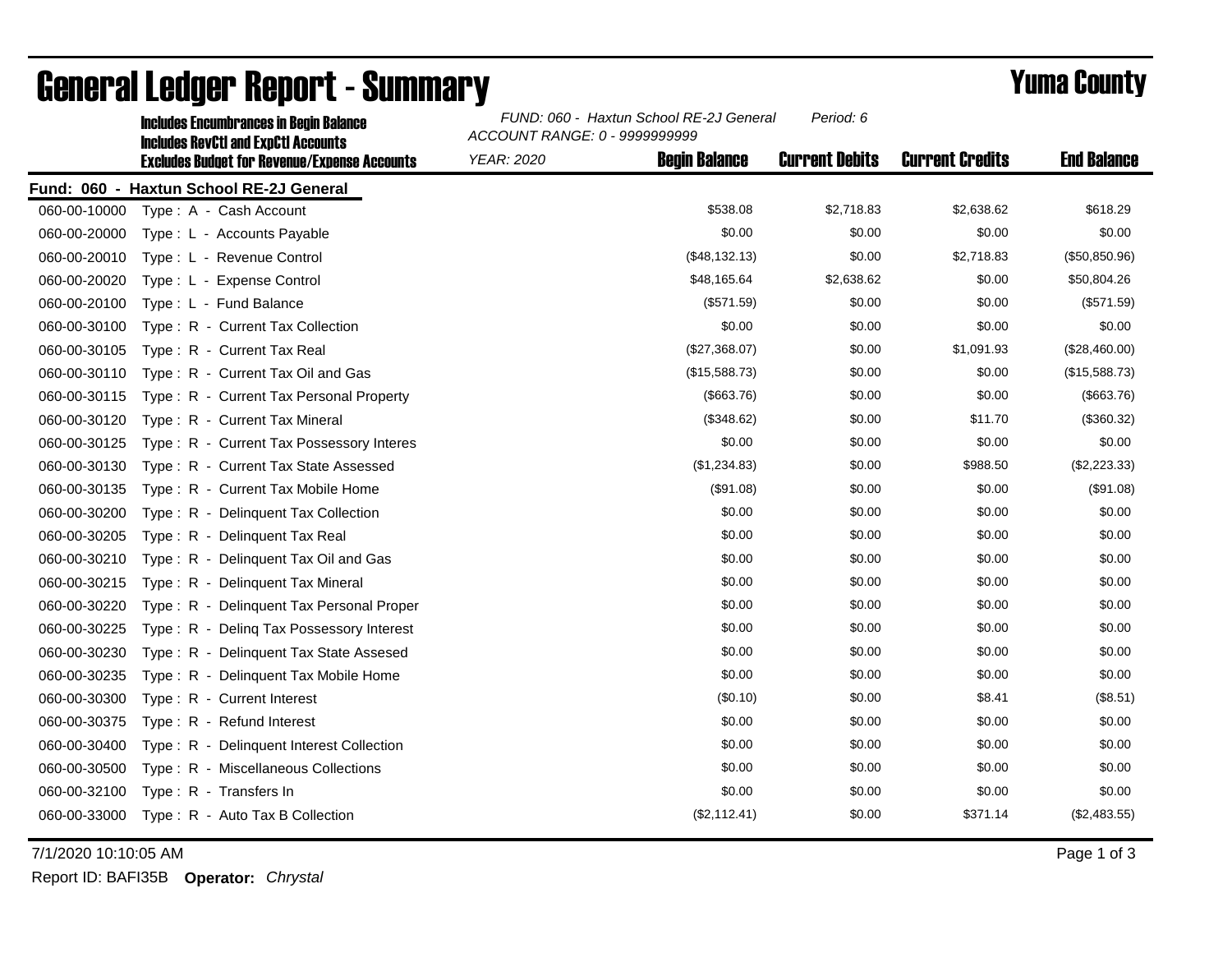|              | -- ------- -<br><b>Includes Encumbrances in Begin Balance</b><br><b>Includes RevCtI and ExpCtI Accounts</b> | FUND: 060 - Haxtun School RE-2J General<br>ACCOUNT RANGE: 0 - 9999999999 |                             |                      | Period: 6             |                                  |                    |
|--------------|-------------------------------------------------------------------------------------------------------------|--------------------------------------------------------------------------|-----------------------------|----------------------|-----------------------|----------------------------------|--------------------|
|              | <b>Excludes Budget for Revenue/Expense Accounts</b>                                                         | <b>YEAR: 2020</b>                                                        |                             | <b>Begin Balance</b> | <b>Current Debits</b> | Current Credits                  | <b>End Balance</b> |
|              | Fund: 060 - Haxtun School RE-2J General                                                                     |                                                                          |                             |                      |                       |                                  |                    |
| 060-00-33100 | Type: R - Auto Tax A & F Collection                                                                         |                                                                          |                             | $(\$724.53)$         | \$0.00                | \$247.15                         | (\$971.68)         |
| 060-00-49100 | Type: X - Treasurer Fees                                                                                    |                                                                          |                             | \$113.22             | \$5.24                | \$0.00                           | \$118.46           |
| 060-00-49401 | Type: X - Transfer Out                                                                                      |                                                                          |                             | \$0.00               | \$0.00                | \$0.00                           | \$0.00             |
| 060-00-49500 | Type: X - Checks Written / ACH Transfer                                                                     |                                                                          |                             | \$48.052.42          | \$2,633,38            | \$0.00                           | \$50,685.80        |
|              | Fund: 060 - Haxtun School RE-2J General                                                                     |                                                                          | Totals :                    | \$33.51              | \$7.996.07            | \$8,076.28                       | (\$46.70)          |
|              | <b>Total Fund Revenues:</b>                                                                                 | \$2.718.83                                                               | <b>Total Fund Expenses:</b> |                      | \$2,638,62            | <b>Net Revenue Over Expense:</b> | \$80.21            |

## General Ledger Report - Summary **Example 2018** Yuma County